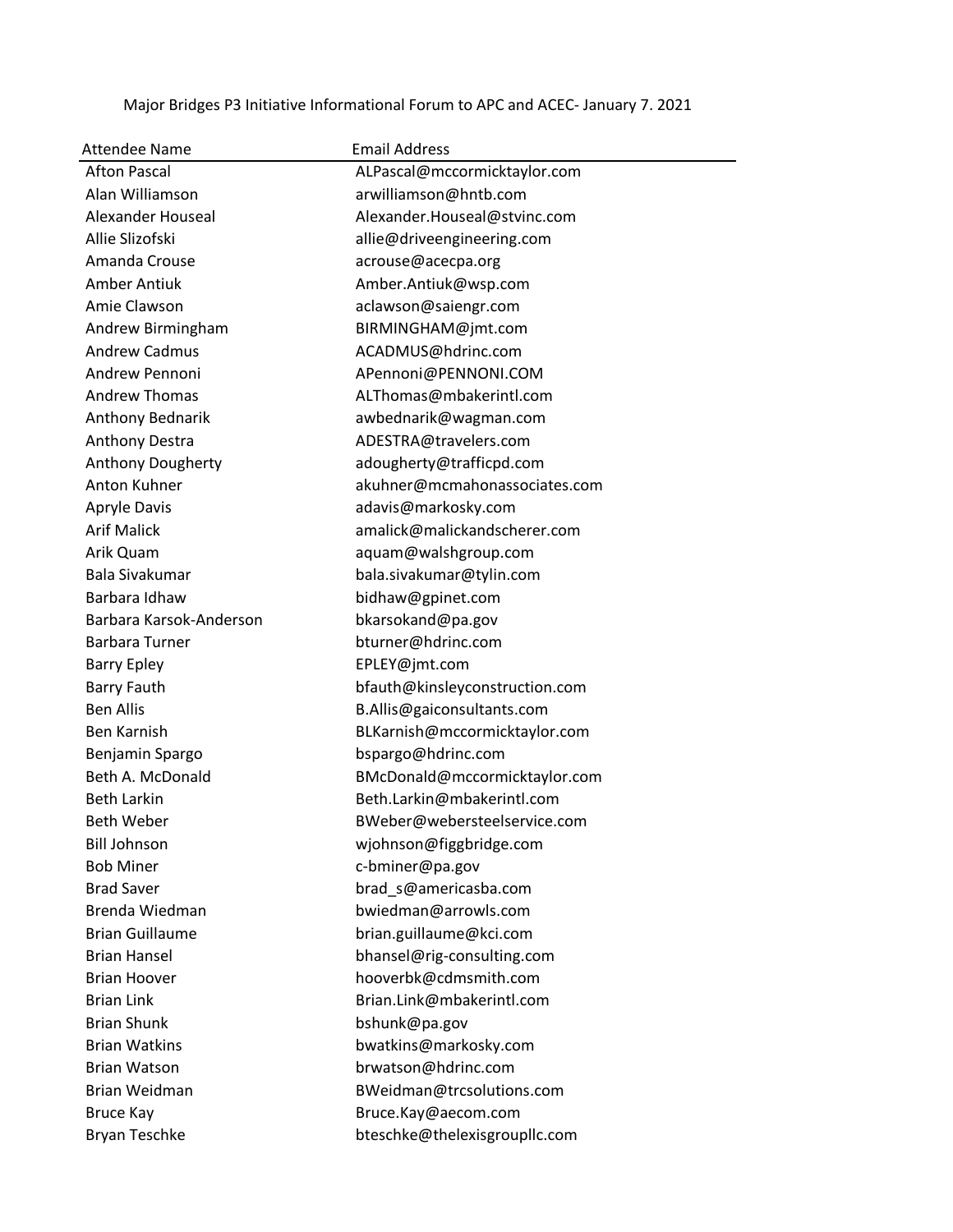Candace Hickey chickey@barryisett.com Catherine Farrell catherine Farrell catherine Farrell catherine catherine catherine catherine catherine cather Cindy Case cjcase@arorapc.com D. Veydt dveydt@GFNET.com Derek Mitch dmitch@pa.gov

 Cara Burch cara.burch@percheronllc.com Chris Fronheiser chris.fronheiser@tylin.com Chris Smith CWSmith@modjeski.com Chris West cwest@hwlochner.com Christopher Bauer cbauer@mcmahonassociates.com Christopher Clements cclements@arrowls.com Chuck Stajewski chuck Stajewski Clyde Naugle cnaugle@markosky.com Craig Beissel craig.beissel@volkert.com Craig Suhoskey Craig.Suhoskey@aecom.com Curtis Sanno **compared contains Curtis Sanno** csanno @Dewberry.com Cyndi Bardman CBardman@stellee.com Dale Perry **Dale Perry Community** dperry@arrowls.com Damon Rhodes **DRhodes** DRhodes **DRhodes** DRhodes **DRhodes** are not a DRhodes **DR**hodes ignals are not a metal Dan Dawood dawood@thetranstecgroup.com Dan Knise **DRIGHTER** DKnise@amesgough.com Daniel Cessna Dan.Cessna@mbakerintl.com Daniel Laird DanielLaird@hillintl.com Daniel Patterson DJP@mackinengineering.com Daniel Piatt DP@mackinengineering.com Danielle List Danielle.List@wsp.com Danielle Scherer danielle.scherer@cdrmaguire.com Darin Hettich dhettich@gpinet.com Dave Frey **Dave Frey Community** Dfrey@mbakerintl.com Dave Snively **Dave.Snively@cdrmaguire.com** David Bushee david.bushee@percheronllc.com David Gunsallus DGunsallus@larsondesigngroup.com David Lowdermilk David.Lowdermilk@wsp.com David McCullough David.McCullough@stvinc.com David McTish dmctish@mctish.com David Molinaro **DMolinaro** DMolinaro **DMolinaro** PENNONI.COM David Muntean dmuntean@kittelson.com David Thomas DavidThomas@hillintl.com David Whyte David.Whyte@kimley-horn.com Dean Mackin **DMACKIN@mackinengineering.com** Deb Foust dfoust@navarrowright.com Deborah Brown Deborah.Brown@wsp.com Derek Rogers drogers@rig-consulting.com Diane Crispino **DICrispino** DJCrispino **OUCrispino DICrispino OUCRY**  Dilip Radadia Dilip.Radadia@jacobs.com Domenic Sacchetti dsacchet@hdrinc.com Donna Newell **Disk and American** DNewell@ntmeng.com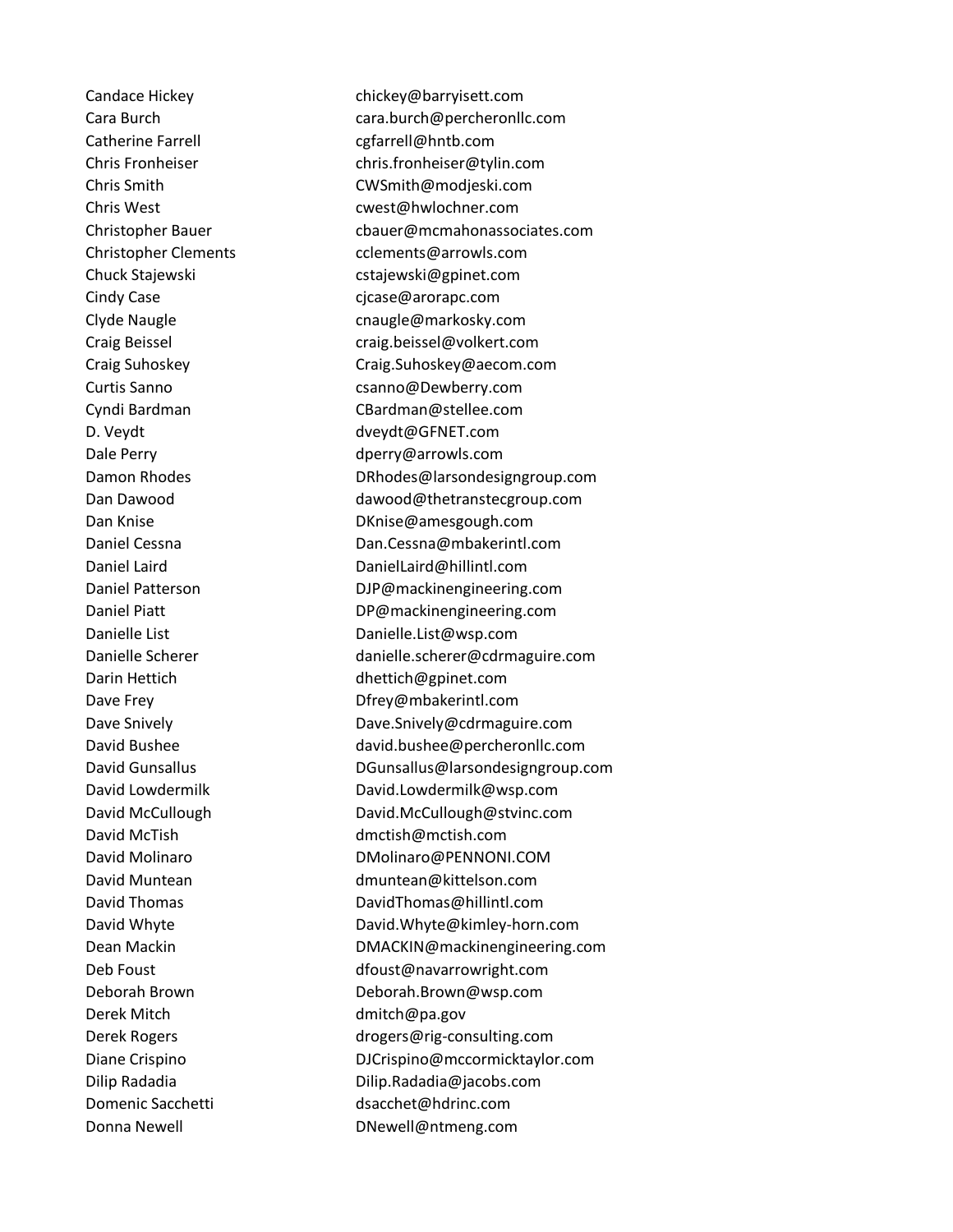Ed Crooks ecrooks@hntb.com Eric Madden EMadden@jmt.com Eric Meyer emeyer@wrallp.com Erin Giardina ering@cawp.org Gerald Fry Gerald Fry Gerald Fry Gerald Fry Gerald Fry Gerald Executive Lines Gregory May **gmay@hntb.com** Gregory Soule **Gregory** Soule **gsoule@saiengr.com** Irene Eells **IEells@jmt.com**  Jack Porter jack.porter@kci.com James Driscoll **implementary in the set of the community** in the intervals in the set of the set of the set of t James McGee discussed by the settlement of the settlement of the settlement of the settlement of the settlement of the settlement of the settlement of the settlement of the settlement of the settlement of the settlement of

Doug Aiken daiken@mackinengineering.com Doug Smith dsmith@primeeng.com Douglas Badali doug.badali@wsp.com Drew Salko dsalko@arrowls.com Duane Daniels **DED** DDaniels@larsondesigngroup.com Ed Engle eengle@arrowls.com Ed Reese ereese@gpdgroup.com Edward Dice Edward.Dice@plenarygroup.com Elwood Kimmel ekimmel@cdicorp.com Eric Frary Efrary@mbakerintl.com Evan Lowell eclowell@transystems.com Frank Bonito **FrankBonito@hillintl.com** Frank Mayer **Frank Mayer** Frank Mayer **Frank Mayer Frank Mayer Communist** Service Communist Communist Communist Communist Communist Communist Communist Communist Communist Communist Communist Communist Communist Commun Fred Thompson **Fred Thompson** fthompson@kinsleyconstruction.com Gail Farley **Gail Farley** Gail Farley **Gail Farley** Gary Frenette GFRENETTE@Dewberry.com Geoffrey Stryker Geoffrey.Stryker@stvinc.com George Smith George Smith gsmith@navarrowright.com Gibran Hadj-Chikh ghadj-chikh@kittelson.com Glenn Rowe and the state of the state growe@kittelson.com Glenn Stickel and Glenn Stickel Glenn Stickel Gloria Smith gloria.smith@kci.com Gregory Donnelly gdonnelly@amtengineering.com Gregory Lebo and the glebo@centuryeng.com Gunther Carrle GOCarrle@mccormicktaylor.com Haris Fetahagic hfetahagic@gpinet.com Harry Heinbaugh Harry.Heinbaugh@percheronllc.com Heather Heeter hjh@borton-lawson.com Hugh Mulvey hmulvey@rig-consulting.com J Thomas Cushman Jr Thomas.Cushman@aecom.com Jake Beers **jake@driveengineering.com**  James Bintrim JBINTRIM@hdrinc.com James Brady James.Brady@stvinc.com James Gordon in the state of the second is gordon@amtengineering.com James Marsula jmarsula@twengineeringinc.com James Ritzman de Entremant de La Girls in Firitzman@PENNONI.com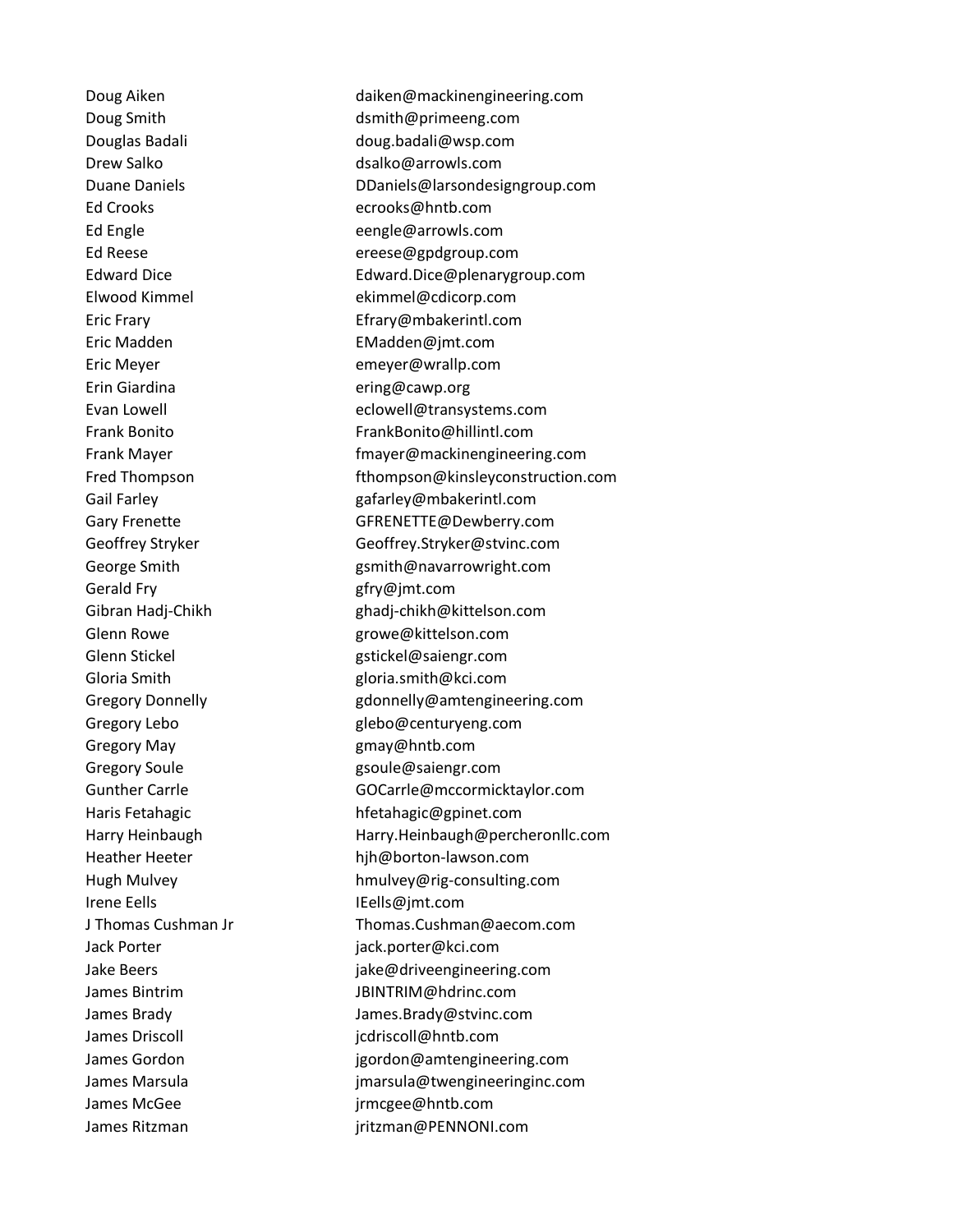Jeff Guzy jguzy@rkk.com Jeffrey Hans jhans@hdrinc.com Jesse Love jlove@GFNET.com Jian Jin Jian.Jin@wsp.com Jill Bolt jill.bolt@tylin.com Joachim Alfieri in the state of the interiments in the state of the state of the interior in the interior in the interior in the interior in the interior in the interior in the interior in the interior in the interior in t Joseph Gurinko igurinko@pa.gov Joseph O'Neil in the state of the power of the state of the state of the state of the state of the state of the state of the state of the state of the state of the state of the state of the state of the state of the state

 James Van Dien JVANDIEN@hdrinc.com Jane Patton **justice** in the settlement of the patton of patton @hwlochner.com Janet Cunningham janetc@jbcassociates.com Jason Carey and Carey icarey@gpinet.com Jason Fuller JFULLER@hdrinc.com Jason Galli Jason.Galli@stvinc.com Jason Wagner **department is a strong in the set of the strong is very set of the strong in the strong is a strong in the strong in the strong is a strong in the strong in the strong in the strong in the strong in the stron**  Jay Roth Jay.Roth@jacobs.com Jeff Siddens jsiddens@repierson.com Jeffrey Andrews Jeffrey.Andrews@tylin.com Jeffrey Bergsten JBergsten@mbakerintl.com Jeffrey Raykos JRR@mackinengineering.com Jeffrey Strejcek and Tester istrejcek@bergmannpc.com Jen Waters jlwaters\_urbanengineers.com Jennifer Kacin in the settlement of the settlement of the settlement of the settlement of the settlement of the settlement of the settlement of the settlement of the settlement of the settlement of the settlement of the se Jeremy Brown jbrown@schnabel-eng.com Jeremy Colello icolello@hntb.com Jeremy Spisak jeremy.spisak@aecom.com Jeremy Wyland Jeremy.Wyland@stantec.com Jim Maloney maloney@jmt.com Jodie Misiak Jodie.Misiak@wsp.com Joe Mulvihill JMulvihill@APConstructors.onmicrosoft.com Joe Salvadori Joe.Salvadori@mbakerintl.com John (Jack) Mitchell intervalsed imitchell@mcmahonassociates.com John Eagan de Communication de Communication de Jeagan@benesch.com John Hopper jhopper@walshgroup.com John O'Connell in the state of the proportional joconnell@navarrowright.com John Prybella jprybella@wbcm.com John Tricini **Matter and Tricini** Jtricini@mbakerintl.com Jon Livingston Jon.Livingston@jacobs.com Jonathan Heilman international property interfaces and international property interface in the international p Jonathan Wilson jonathan.wilson@aecom.com Jonathon Perrego in the summary perrego@wbcm.com Jorge Suarez Jorge.Suarez@stvinc.com Jose Rodriguez jrodrigu@figgbridge.com Joseph McKool Joseph.McKool@kci.com Joseph Romano JRomano@larsondesigngroup.com Joseph Sasso Joseph.Sasso@cdrmaguire.com Joseph Sparico joseph.sparico@aecom.com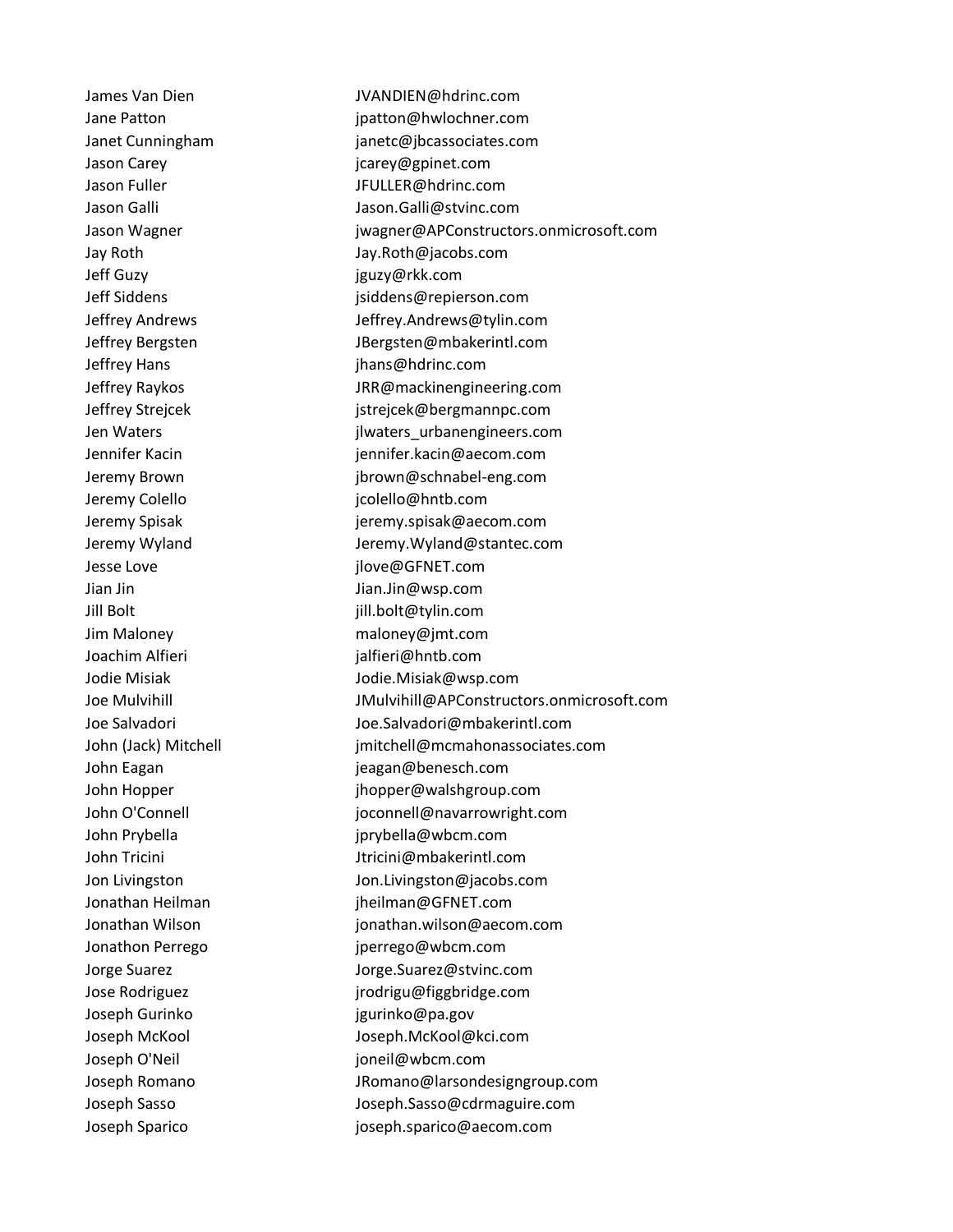Josh Wilson jwilson@atcsplc.com Keith Chase **Keith Chase** Keith Chase **Keith Chase** Kehase **MET**.com Kenneth Mcclain kennemccla@pa.gov Kenneth Wright **Kenneth Wright** Kwright@hdrinc.com Kenneth Yerges The Terrace Yerges@jmt.com Larissa Newton **lanewton@pa.gov** Leon Kriebel **in the authority of the UK** lkriebel@wbcm.com Lisa Cooper Lisa Cooper LCOOPER@jmt.com Lonnie Young and the state of the lyoung@rettew.com M. Patrick Kane **plane** pkane@gpinet.com Mark Rhoads mrhoads@rkk.com

 Joseph Sullivan joseph.sullivan@wsp.com Joseph Thompson JAThompson@mccormicktaylor.com Judith Andersen Judith.Andersen@wsp.com Julie Enders Julie.Enders@mbakerintl.com Justin Bouscher JBOUSCHER@mbakerintl.com Justin Gibbons jgibbons@qespavements.com Justin Gochenauer Justin.Gochenauer@mbakerintl.com Karen Corbo KSCorbo@mccormicktaylor.com Karen Gabel **GabelK@erdmananthony.com** Karyn Reilly **Kreilly@reillyengineering.com** Katherine Farrow **Katherine Farrow** Kfarrow@lotusenvironmental.com Kelley Sartori KSartori@PENNONI.COM Kent Wible kwible@emmausconstructors.onmicrosoft.com Kenton Zinn **KZinn** KZinn@mbakerintl.com Keven McCloskey **Karloskey@hwlochner.com** Kevin E James **Kevin E James** Kiames@mbakerintl.com Kim Gruca GRUCAK@cdicorp.com Kyle Rankin krankin@amtengineering.com Larry Bankert Larry.Bankert@kimley-horn.com Lauren Meadway lmeadway@mackinengineering.com Lee Smith lsmith@Dewberry.com Lino Magnelli **Land Communist Communist Communist Communist Communist Communist Communist Communist Communist Communist Communist Communist Communist Communist Communist Communist Communist Communist Communist Communist Co** Lora Gunter lora.gunter@percheronllc.com Lugene Keys Manuscriptus LKeys@mccormicktaylor.com Margaret Finley-Swartz Meg.Finley-Swartz@wsp.com Mario Mellinger MMMellinger@mccormicktaylor.com Mark Bonner mbonner@saiengr.com Mark Eckman meckman@jdeckmaninc.com Mark Geiser MGEISER@Dewberry.com Mark Karolski mkarolski@bucharthorn.com Mark Kinnee makinnee@urbanengineers.com Mark Polston Mark.Polston@wsp.com Martin Hoover **MEHoover@laneconstruct.com**  Massy Paul massypaul@mbe-eng.com Matt Girard Matt.Girard@plenarygroup.com Matt Macey Matt.Macey@cdrmaguire.com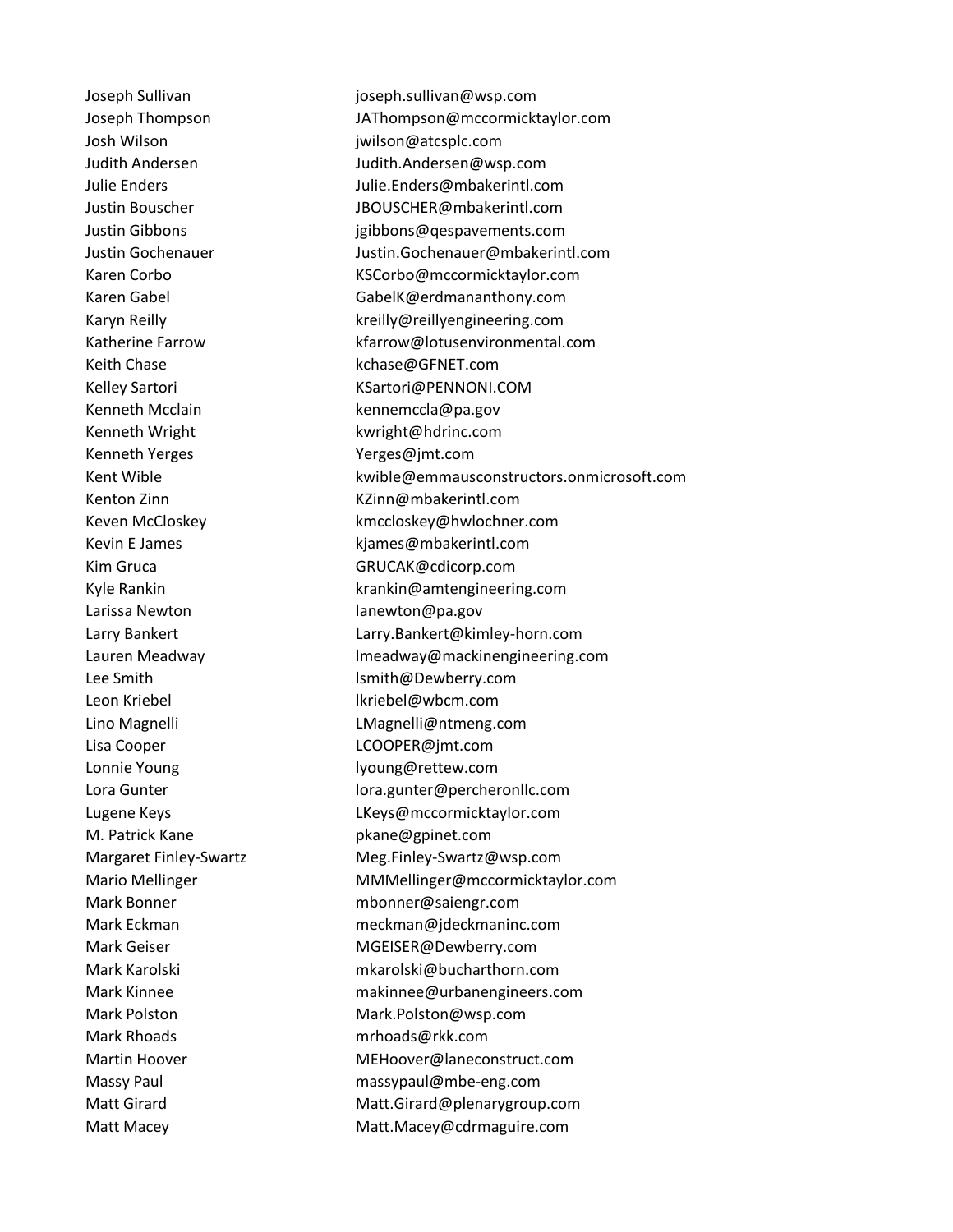Matthew Nulton mnulton@jmt.com Melissa Batula mbatula@pa.gov Michael Bonini mbonini@pa.gov Michele Harter micharter@pa.gov Nicki Jacobs niacobs@gpinet.com Paul Rea **paul.rea@wsp.com** Philip Cababe **proposed by Cababe@hdrinc.com** Philip Ebert **pebert pebert a** pebert **pebert pebert pebert pebert pebert pebert period** Richard Barcaskey richb@cawp.org Robert Bistline **RBistline@hntb.com** 

 Matt Shinton Matt.Shinton@kimley-horn.com Matthew Eperesi mmeperesi@seubert.com Matthew Hickson mhickson@trafficpd.com Matthew Nelson MatthewNelson@hillintl.com Matthew Walerysiak mwalerysiak@markosky.com Matthew Ward methods mtward@transystems.com Matthew Yacobenas myacobenas@jdeckmaninc.com Maureen Egner mregner@terracon.com Megan Campbell Megan.Campbell@wsp.com Megan Dennis mkdennis@terracon.com Melissa VanDoren mvandoren@malickandscherer.com Michael Cuddy micuddy@transystems.com Michael Girman Jr Michael.Girman@aecom.com Michael Newman mnewman@saiengr.com Michael Wawszkiewicz mwawszkiewicz@hntb.com Michael Wetzel mpwetzel@urbanengineers.com Mike Bougher mike.bougher@stantec.com Mike Houser mhouser@markosky.com Mike Trettel mtrettel@iiconusa.com Nicholas Burdette nburdett@hdrinc.com Noel Caron CaronN@erdmananthony.com Padideh Moghaddam pmoghaddam@rkk.com Paul McNamee **paul.mcnamee@kci.com** Pete Dodds **pdodds@admarble.com**  Quentin Rissler QRissler@larsondesigngroup.com Rachel Perrego rperrego@SQCIVIL.COM Rachel Tereska **RTereska** RTereska @ntmeng.com Raymond Henney Thenney@saiengr.com Rebecca Farner rfarner@mbe-eng.com Richard Shannon RCShannon@mccormicktaylor.com Rick Gasiorowski RGASIORO@travelers.com Rick Kelly **Rick Kelly Rick Kelly Rick Kelly Rick Kelly Rick Kelly Rick Rick Rick Rick Rick Rick Rick Rick Rick Rick Rick Rick Rick Rick Rick Rick Rick Rick Rick Rick Rick**  Rob Diehl rob.diehl@stantec.com Rob Myers rmyers@mackinengineering.com Robert Bochicchio rbochicchio@gpinet.com Robert Guers RobertGuers@hillintl.com Robert Hudson **RHudson@wallacemontgomery.com**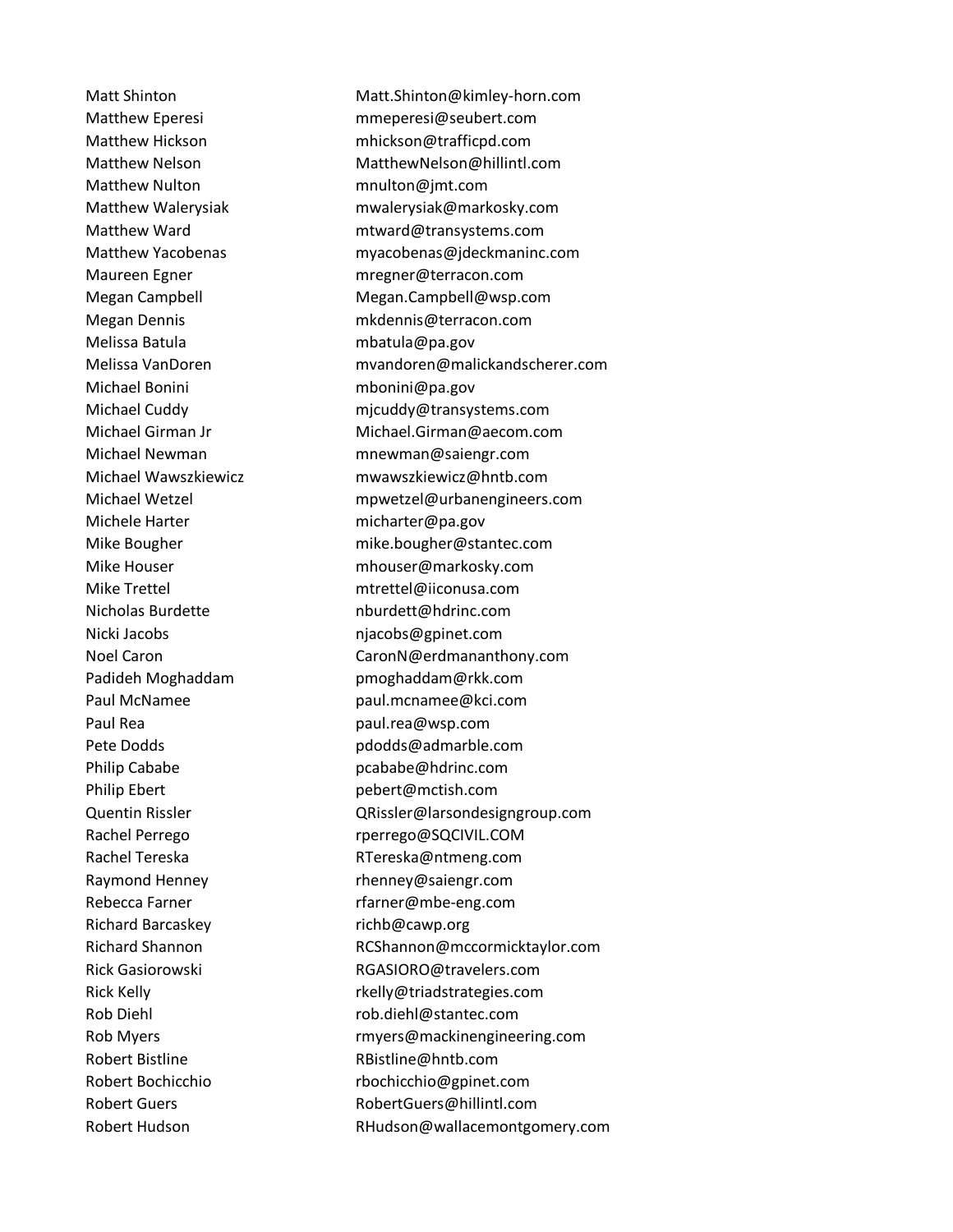Ryan Dill rdill@rkk.com Thomas Bice the thice @gfnet.com

Robert Miller rob.miller@wsp.com Robert Mulkerin rmulkerin@pa.gov Robert Nuss Robert.Nuss@kci.com Robert Pintar **pintarrw@cdmsmith.com** Robert Schmidt roschmid@hdrinc.com Robert Wills **Robert Wills** Roger Pieto **Roger.Pieto@marsh.com** Ron Link ron.link@stantec.com Ronald Morrison **Ronald Morrison** rrmorrison@urbanengineers.com Rory McGlasson **Rory.McGlasson@wsp.com** Rosanne Rodgers rosanne.rodgers@rettew.com Rose Bougher **Rose Bougher** rbougher\_admarble.com Russell Micsky rmicsky@GFNET.com Ryan Gargan **Rangan Caracasa Ryan Gargan** rgargan@hwlochner.com Ryan Murphy **RMurphy RMurphy @jmt.com** Sajid Abbas sajid.abbas@tylin.com Sandeep Singh Sandeep.Singh@tylin.com Sara Woida Sara Woida swoida@bergmannpc.com Sarah Hurr shurr@mbe-eng.com Scott Kelley Managem Museum KelleySS@erdmananthony.com Scott Rhine Scott Rhine snrhine@wagman.com Scott Struthers SCOTTE SSTRUTHE@travelers.com Scott Vannoy Scott Vannoy Community Strange Scott Vannoy Community Strange Strange Strange Strange Strange Str Scott Zeevaart and State Scott Zeevaart and Szeevaart @GFNET.com Sean Hart Sean Hart Sean Hart Sean Hart Sean Hart Sean Hart General Sean Hart Sean Hart Sean Hart Se Shakeyia Kersey skersey@naikgroup.com Stan Nalitz Stan Nalitz snalitz@primeeng.com Stan Niemczak **Stan.Niemczak@jacobs.com**  Stephen Janosko SPJ@mackinengineering.com Stephen Ryan sryan@jbcassociates.com Stephen Sartori Santori SSartori@PENNONI.COM Stephen Shadle Stephen.Shadle@cdrmaguire.com Stephen Welsh swelsh@schnabel-eng.com Stevan Wilver **SWilver@larsondesigngroup.com** Steve Grassetti SGrassetti@jmt.com Steve Rodgers steve.rodgers@aecom.com Steven Barber Steven.Barber@mbakerintl.com Steven Delong SDELONG@jmt.com Steven Guinter states and spuinter@amtengineering.com T Shunk trshunk@wagman.com Thomas Commager TCommager@cosmostechnologiesinc.com Thomas Friel Tom.Friel@wsp.com Thomas Imholte timholte@navarrowright.com Thomas Johnston TOMJOH@aidomain.net Thomas Lindsey Thomas.Lindsey@kci.com